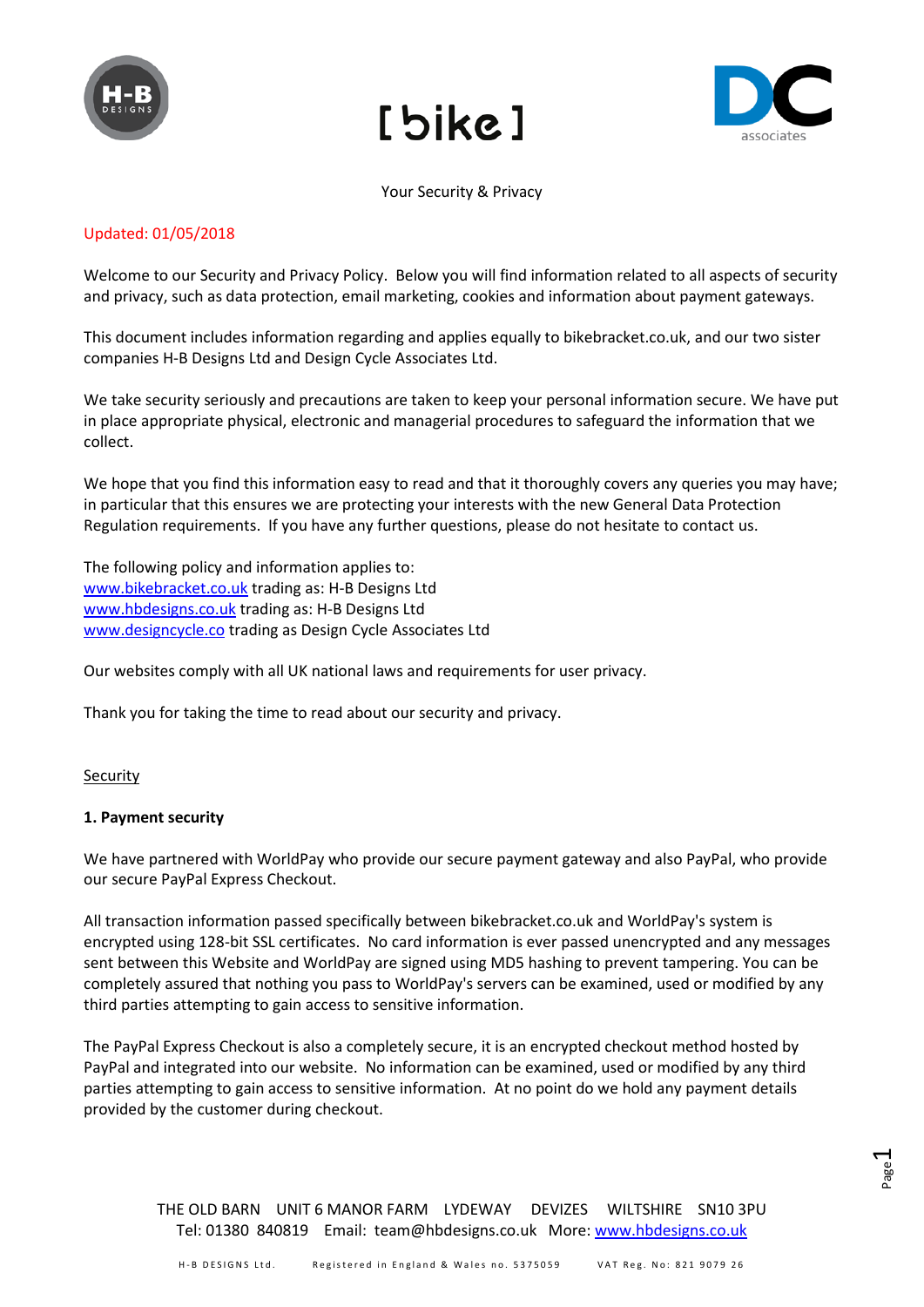

[bike]



# **2. Data security**

More information can be found on this in our full data privacy policy below on how we keep your data secure. Rest assured we do everything possible to ensure your personal data is kept secure.

## **3. SSL Certification**

Our website has an SSL Certificate. SSL Certificates are small data files that digitally bind a cryptographic key to an organization's details. When installed on a web server, it activates the padlock (that you will have seen in your browser URL bar) and the https protocol and allows secure connections from a web server to a browser. SSL is yet another layer of security that we use to give you piece of mind whilst shopping with us.

# Best Practice

Please Note: whilst we do everything possible to keep your data secure, there is always a small security risk for anyone using the internet, and there are a number of best practices that you can adhere to that help minimise your personal risk, such as:

Using unique passwords, containing different symbols, letters and numbers and upper and lower case, on all online accounts you hold.

Using a recognised anti-virus software on your device.

Never store your password details where others could access them.

Avoiding using shared or unsecured Wi-Fi networks where possible.

Always look for an industry recognised payment gateway, for example WorldPay or PayPal.

## External Links

Our website may contain links to other websites or services. You should note that we are in no way responsible for the content or privacy policies these websites/services may have in place. We advise that you use caution and refer to these websites' own Privacy statements and terms.

## Data Protection Policy

#### **Introduction**

We endeavour to provide the best customer experience possible at all times. To do this, we may need to collect some personal data from you. We are also committed to complying with the Data Protection Act and General Data Protection Regulation (GDPR). Please see the information below to understand how we handle and use your information.

Please note, you can browse our website without disclosing your personal data to us, but if you choose to shop with us, or sign up to our marketing database, then you are accepting the data protection policy below as well as our terms and conditions. We will regularly update our data protection policy and the date that this page was last updated can be found at the very top of the page.

Page  $\boldsymbol{\sim}$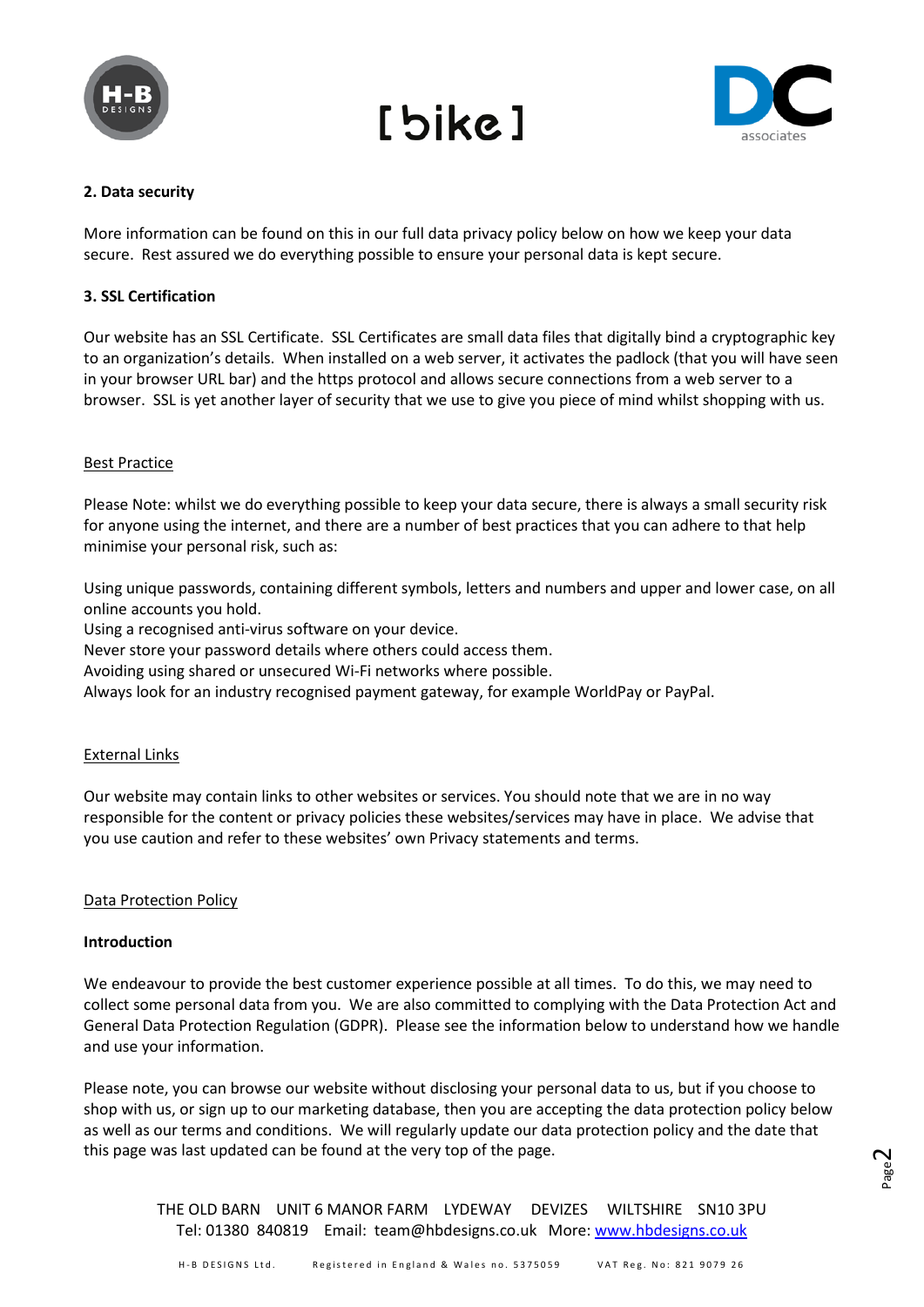





Page ო

The following policy and information applies to: [www.bikebracket.co.uk](http://www.bikebracket.co.uk/) trading as: H-B Designs Ltd [www.hbdesigns.co.uk](http://www.hbdesigns.co.uk/) trading as: H-B Designs Ltd [www.designcycle.co](http://www.designcycle.co/) trading as Design Cycle Associates Ltd Our websites comply with all UK national laws and requirements for user privacy.

We act, variously, as either/or data controller and data processor for our clients in line with the definitions in the regulation. H-B Designs Ltd & Design Cycle Associates Ltd are located at Unit 6 The Old Barn, Manor Farm, Lydeway, Devizes, Wiltshire SN10 3PU with a phone number of 01380 840819 and a contact email address of [team@hbdesigns.co.uk.](mailto:team@hbdesigns.co.uk) Our website with privacy policy is located a[t www.hbdesigns.co.uk](http://www.hbdesigns.co.uk/), [www.bikebracket.co.uk](http://www.bikebracket.co.uk/) & [www.designcycle.co.](http://www.designcycle.co/)

We do not have to appoint a DPO as stipulated under the terms of the regulation, but any enquiries on this matter should be addressed to the [team@hbdesigns.co.uk](mailto:team@hbdesigns.co.uk) email address.

## **Our Data Audit Map**

Data is stored in: Our CMS mailingmanager WorldPay PayPal We store sales and leads data in a hosted data management system (Mailing Manager) ( <https://www.mailingmanager.co.uk/privacy-policy.php> )

## We use Dropbox for some project related information.

( [https://www.dropbox.com/en\\_GB/security/GDPR](https://www.dropbox.com/en_GB/security/GDPR) )

We use Glasscubes for some project related information sharing. ( [https://my.glasscubes.com](https://my.glasscubes.com/) )

## WHY we collect personal data

We collect personal data for the following reasons:

- To process orders made by customers on our websites, in store or at trade events.
- To provide any follow up service created by orders.
- To handle any customer enquiries.
- To handle warranty related issues and other matters on behalf of the customers.
- To provide advertising and marketing materials for our customers to inform them of relevant news and offers.
- To maintain customer service standards and assist staff training.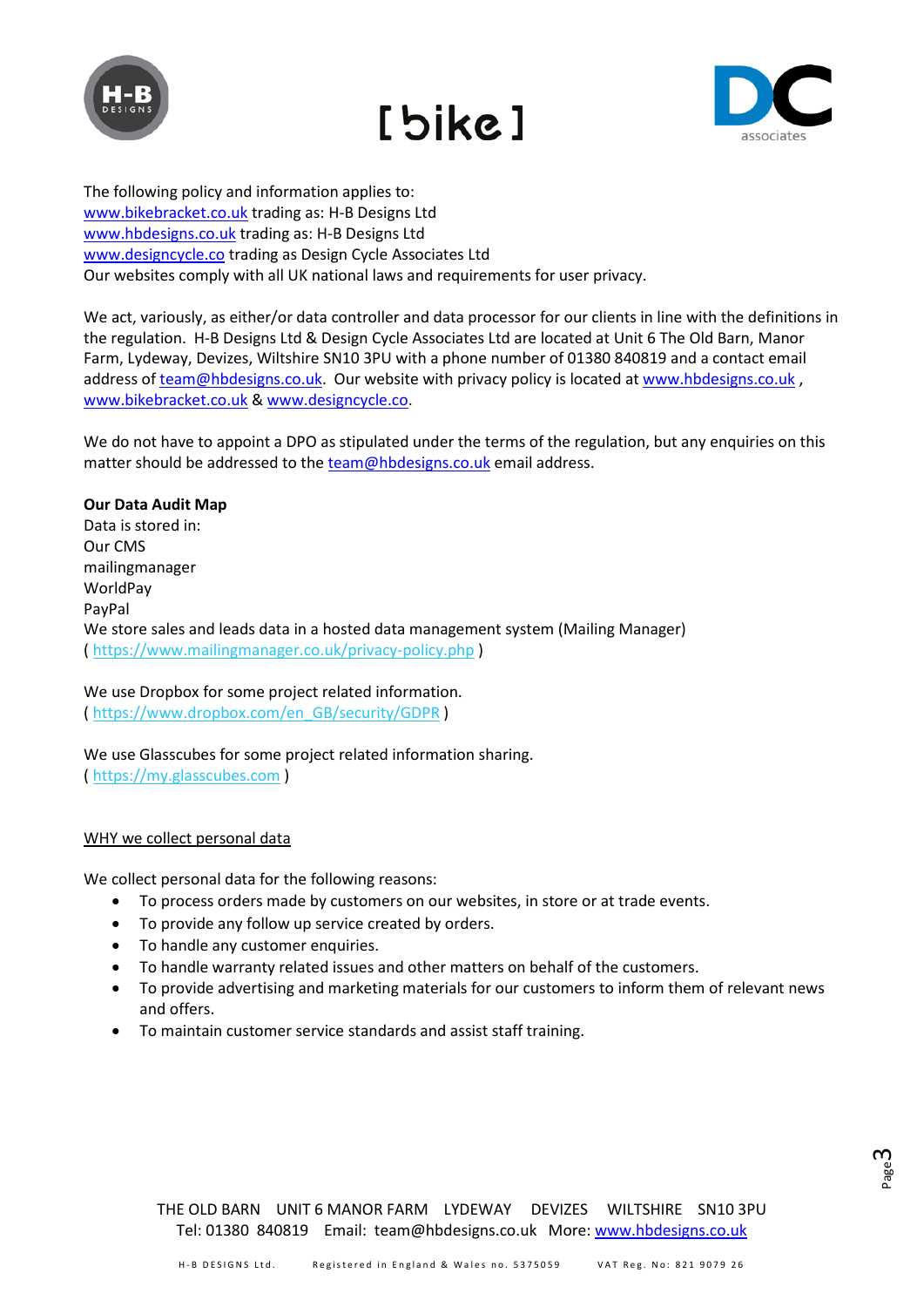

[bike]



## HOW we collect personal data

We collect personal data via the following avenues:

- During the checkout process of a website order, telephone order, trade stand order or in-store. order/purchase, you will be given the option to join our email marketing list.
- Via competitions at shows using a paper ballet box or iPad linked to our mailing manager account.
- Via online competitions, where you will be informed of joining our mailing list.
- Via our mailing list sign up page on our website.
- Over the phone or via email for customer enquiries, warranty queries and general matters.
- We may collect data by asking you to complete a survey or answer a question related to your experience, however you do not have to respond to them if you do not wish to.

#### WHAT personal data we hold

We only hold your details when these details are needed for us to provide you with the desired customer experience. Examples of the data we hold are:

Data collected related to an order/purchase. *We only store the customer's name and basic contact details, address, postcode, telephone contact and email. All other data, such as payment details, are never stored by us in any way.*

Further to this, for website orders only, WorldPay gives customers the option to save card details for nexttime, however these are stored securely by WorldPay, our payment gateway provider, and are not stored or held by ourselves at all.

Data collected at shows or online via competitions is stored in our Email marketing account and our CMS. This type of information would have been collected for marketing purposes, and so the data we would hold would include your name, email address, and any further details you may have provided to help us better tailor your marketing experience with us, such as your interests and details about your project, bike or cycle locking system.

## HOW we seek consent, record and manage data

To seek consent, we do the following:

- For marketing subscriptions, by personally entering your details into one of our mailing list sign up boxes on our website, or entering a competition online or at a show, you are agreeing to allow us to store the information that you provided for marketing purposes.
- For purchases and orders, you, the customer, understands and agree to, when providing us with your details, the need to provide us with information for us to successfully complete the order and manage your needs as a customer, as stated in our terms and conditions.

We record/store all data electronically in our CMS and/or in our email marketing account. Customer orders are printed for order processing purposes, and so these documents contain the customer contact details, address details and order item(s) only. No payment details or other details are stored on this printed copy. For our records, printed copies are stored for 7 years at our offices before being destroyed in the appropriate manner.

Page 4